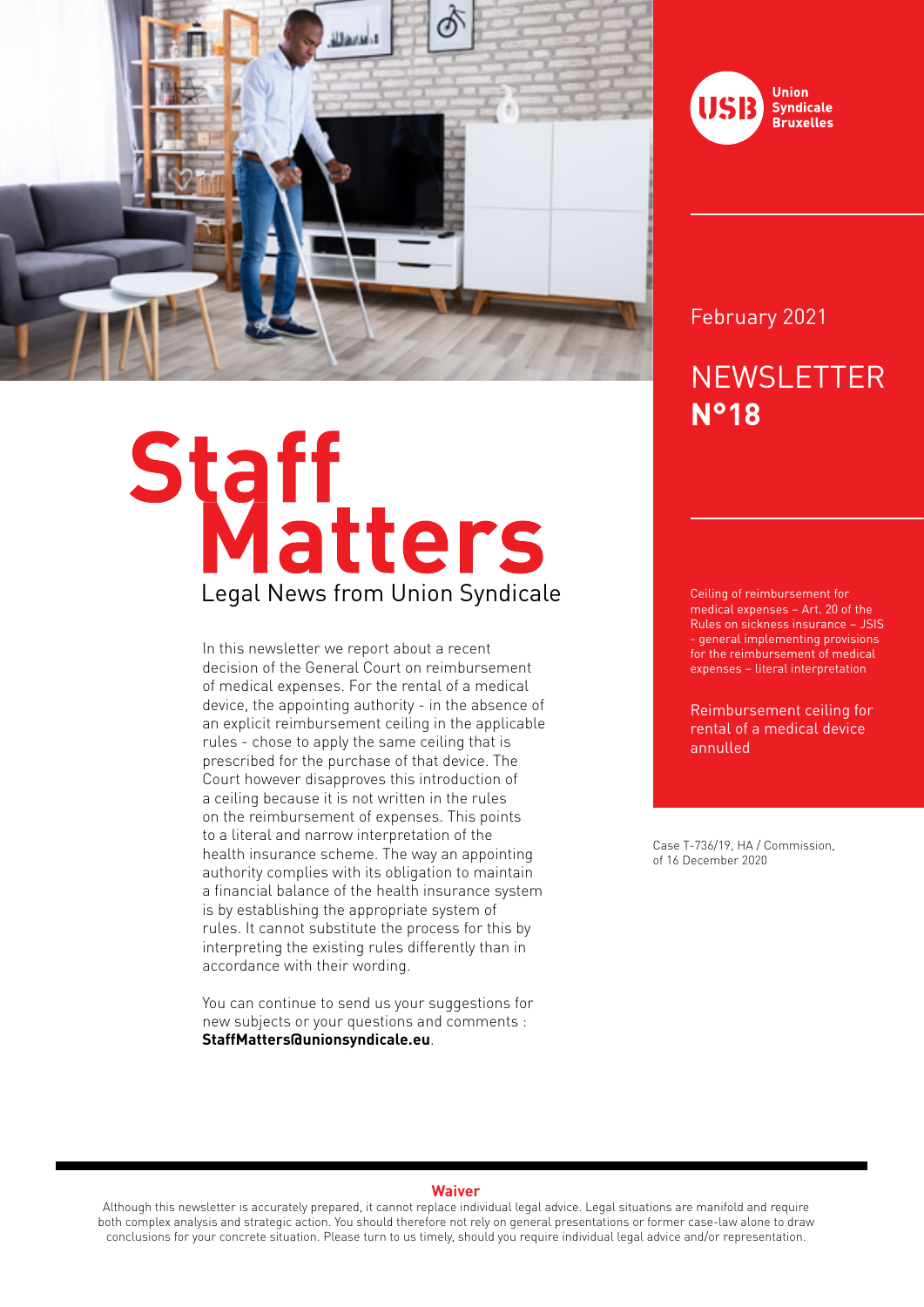# **Facts of the Case**

The applicant is affiliated to the Joint Sickness Insurance Scheme of the Institutions of the EU (JSIS). She had obtained prior authorisation for the rental of a socalled continuous positive pressure breathing apparatus intended to alleviate sleep apnea (hereinafter a "CPAP machine" or "the device") for the period from 2012 to 2014. In 2014, the applicant submitted a new request for prior authorization for the continued rental of the CPAP machine. In response, the settlements office first issued an authorization to purchase a device arguing that medically only the purchase of a CPAP machine is justified and no longer a rental. A few months later, the applicant submitted a request for reimbursement relating to the rental costs of her CPAP machine incurred. The settlements office authorised the rental of a CPAP machine partially retroactively and up to 2019 and at the same time imposed a reimbursement ceiling of 1700 €, corresponding to that provided by the general implementing provisions for the reimbursement of medical expenses (GIP) for the purchase of a CPAP machine. Upon the applicant's complaint, the appointing authority decided that the ceiling of 1700 € should be increased to a total of 3100 €. This increase corresponded to the reimbursement for four years of maintenance costs and the purchase of accessories incurred after the first year following the purchase of the CPAP machine. In 2018, the applicant requested an extension of the prior authorization for the rental of a CPAP machine. In response to this request, the settlement office authorized the rental of a device until 2024, by setting a reimbursement ceiling of 3100 €. The applicant challenged this decision.

As foreseen in the rules, in order to answer the complaint, the Appointing Authority sought the opinion of the JSIS Management Board. During the discussions, staff representatives coming from **Union Syndicale** defended the arguments of the complainant, but were unfortunately not followed, not even by the other staff representatives, while the ruling by the Court confirms the point of view of **Union Syndicale**.

The Appointing Authority confirmed the position of the Settlements Office and rejected the complaint. The applicant then filed her action to the General Court.

# **The Arguments of the Parties and the Decision of the Courts**

At the General Court, the applicant raised one single plea, alleging that none of the applicable provisions provided for a reimbursement ceiling for the rental of a CPAP machine. The decision of 2019 which applies such a ceiling thus disregarded those provisions and was therefore illegal. The applicant also pleaded that the Commission had not shown that the purchase of a CPAP machine was necessary for long-term use and that the argument of the Commission was not valid according to which those insurance affiliates who buy a CPAP machine were otherwise discriminated against those one who rent it.

The Court sets aside the decision of the appointing authority. Art. 20 of the Rules on sickness insurance does not foresee a ceiling for the rental of this medical device. Art. 20 allows to establish certain ceilings; even where no ceiling is established, the settlements office may not reimburse that part of the expenses that is considered to be excessive in relation to the normal costs in the country where these costs were incurred. This shows that the possibility for GIPs not to introduce reimbursement ceilings is expressly envisaged in the Rules on sickness insurance. Even a specific procedure is foreseen in order to safeguard the financial balance of

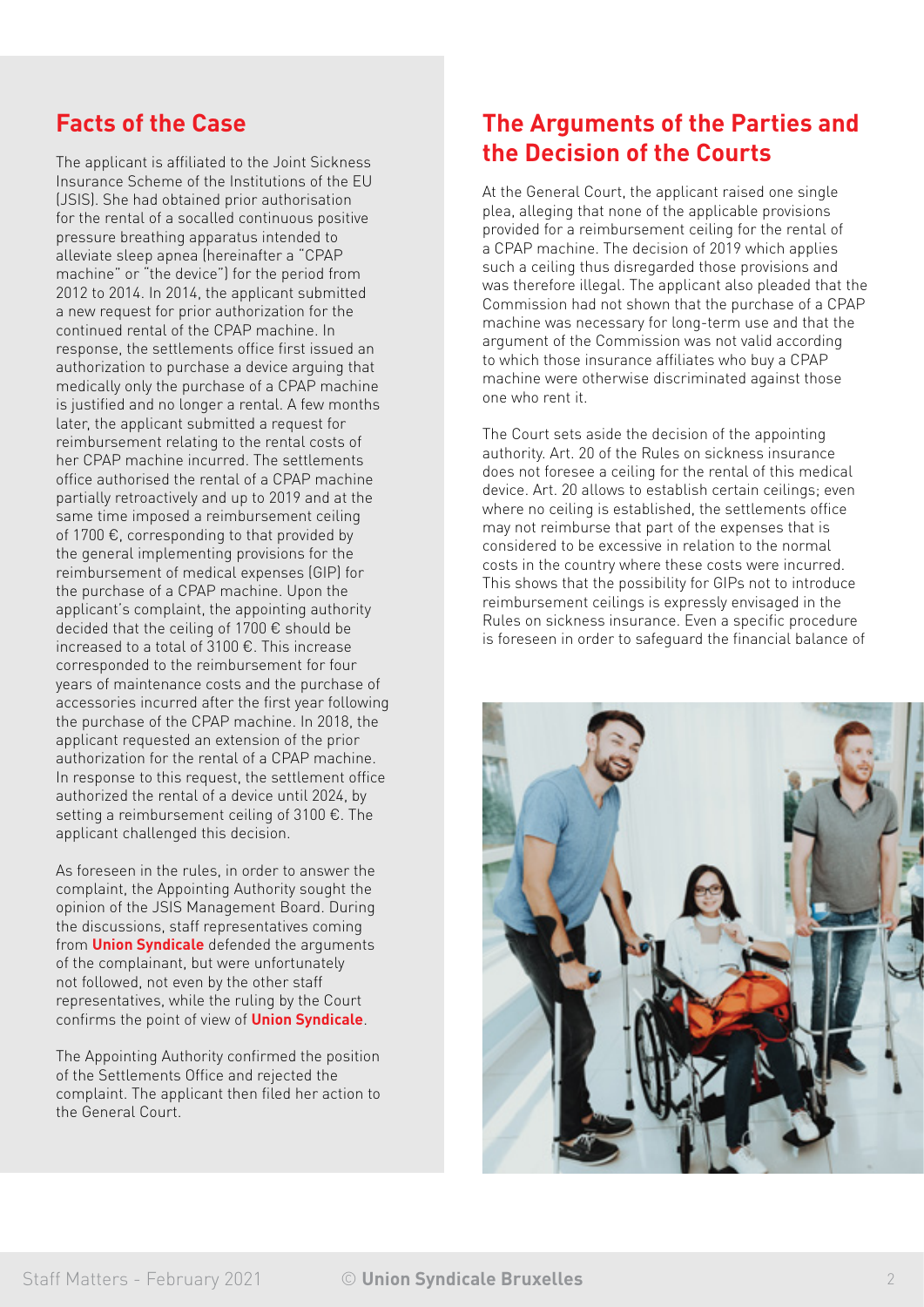the JSIS in such a case. The part of the costs considered as excessive is determined on a case-by-case basis by the settlements office. It is therefore for the Commission (the authority competent to adopt the GIP), where it intends to establish a reimbursement ceiling, to make this ceiling appear explicitly in the provisions thereof.

If there is however no ceiling expressly mentioned in the GIP, this does not mean that a ceiling may implicitly be established for financial reasons. But the specific procedure has to be followed which is intended to ensure the financial balance of the JSIS. The GIPs provide e.g. for a reimbursement ceiling for the costs generated by the rental of wheelchairs and they provide for a reimbursement ceiling for the purchase of a CPAP machine, however they do not provide for a reimbursement ceiling for the rental of a CPAP machine. So, the Court concludes from the wording of the applicable rules that there is no ceiling on the reimbursement of expenses for the rental of a CPAP machine.

This result, the Court continues, is not called into question by the other arguments of the Commission. The Commission did not provide arguments why for medical reasons a CPAP machine had to be purchased instead of being rented over a longer period. Also the fact that prior authorisation is required both for the longer-term rental and the purchase of the machine does not mean that the ceiling applies likewise in both cases.

Regarding the principle of equal treatment between JSIS members, the Court states that an unjustified

difference in treatment between affiliates who buy a CPAP machine and those who rent the same machine for a long period, assuming it is established, would not be likely to lead, for the purposes of respecting the principle of equal treatment, to an interpretation of the GIP which would be contrary to their wording, as well as to the scheme of the relevant provisions of the Rules on sickness insurance and the GIP. In the opinion of the Court, the same applies to the risk of bypassing the ceiling provided for the purchase of a CPAP machine or of a risk of jeopardizing the financial balance of JSIS. It is up to the Rules on sickness insurance to provide for mechanisms in order to prevent certain excessive costs from being borne by the JSIS.

Apart from that neither the existence of a difference between the amounts of the costs generated by the rental of CPAP devices and those generated by the purchase of such devices, nor the existence of a practice of circumventing the limit applicable to the purchase of a CPAP machine was any further substantiated by the Commission. Finally, the Court found that the existence of a risk of jeopardizing the financial balance of the JSIS that would result from the absence of a reimbursement ceiling for the rental of CPAP devices has not been established by the Commission.

The Court concluded that the settlements office, by setting a reimbursement ceiling in its response to the request for prior authorization submitted by the applicant, disregarded the GIP.